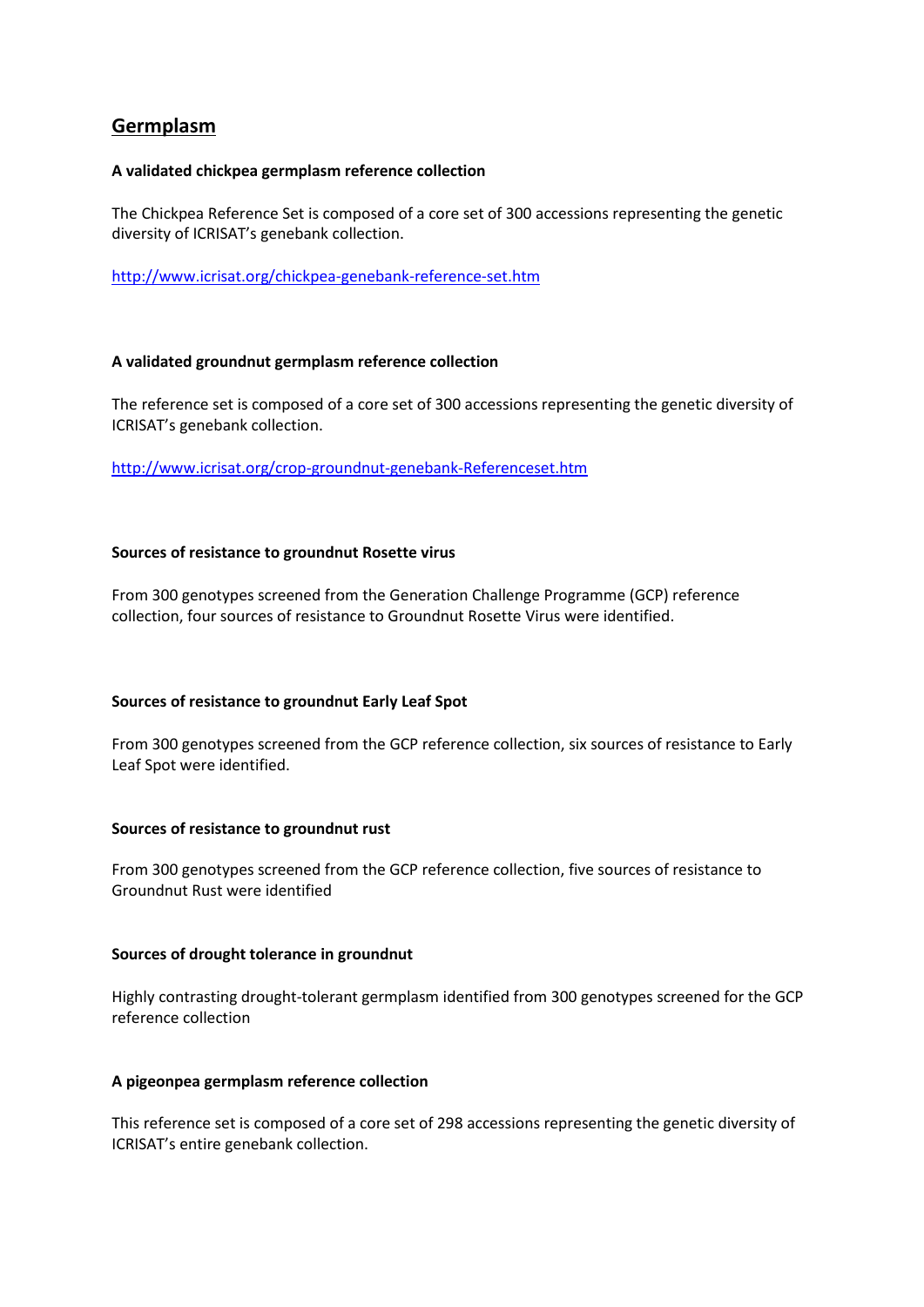#### **Finger millet germplasm reference set**

This is a collection of 300 accessions the genetic composition of which is representative of the genetic diversity ICRISAT's composite genebank collection.

<http://www.icrisat.org/gene-bank-home.htm>

#### **Validated foxtail millet germplasm reference set**

The foxtail millet reference set is a collection of 203 accessions whose genetic composition represents the diversity ICRISAT's genebank collection.

<http://www.icrisat.org/gene-bank-home.htm>

#### **A validated germplasm reference set for pearl millet**

The pearl millet reference set is a collection of 300 accessions whose genetic composition represents the diversity ICRISAT's genebank collection.

<http://www.icrisat.org/gene-bank-home.htm>

## **A set of domestic x wild groundnut chromosomal segment substitution lines (CSSL)**

This comprises about 80 CSSLs developed from crosses with the domestic variety Fleur 11 amphidiploid (A. ipaenesis x A. duranensis).

<http://www.genesys-pgr.org/>

**For details, contact** Dr HD Upadhyaya h(dot)Upadhyaya(at)cgiar(dot)org

#### **Recombinant inbred line (RIL) sets for pearl millet**

This comprises 14 recombinant inbred line sets derived from pearl millet biparental crosses:.  $F_7$  seed for eight RIL populations,  $F_6$  seed for two RIL populations,  $F_5$  seed for three RIL populations and  $F_4$ seed for a single RIL population.

**For details, contact** Dr Rakesh Srivastava r(dot)k(dot)srivastava(at)cgiar(dot)org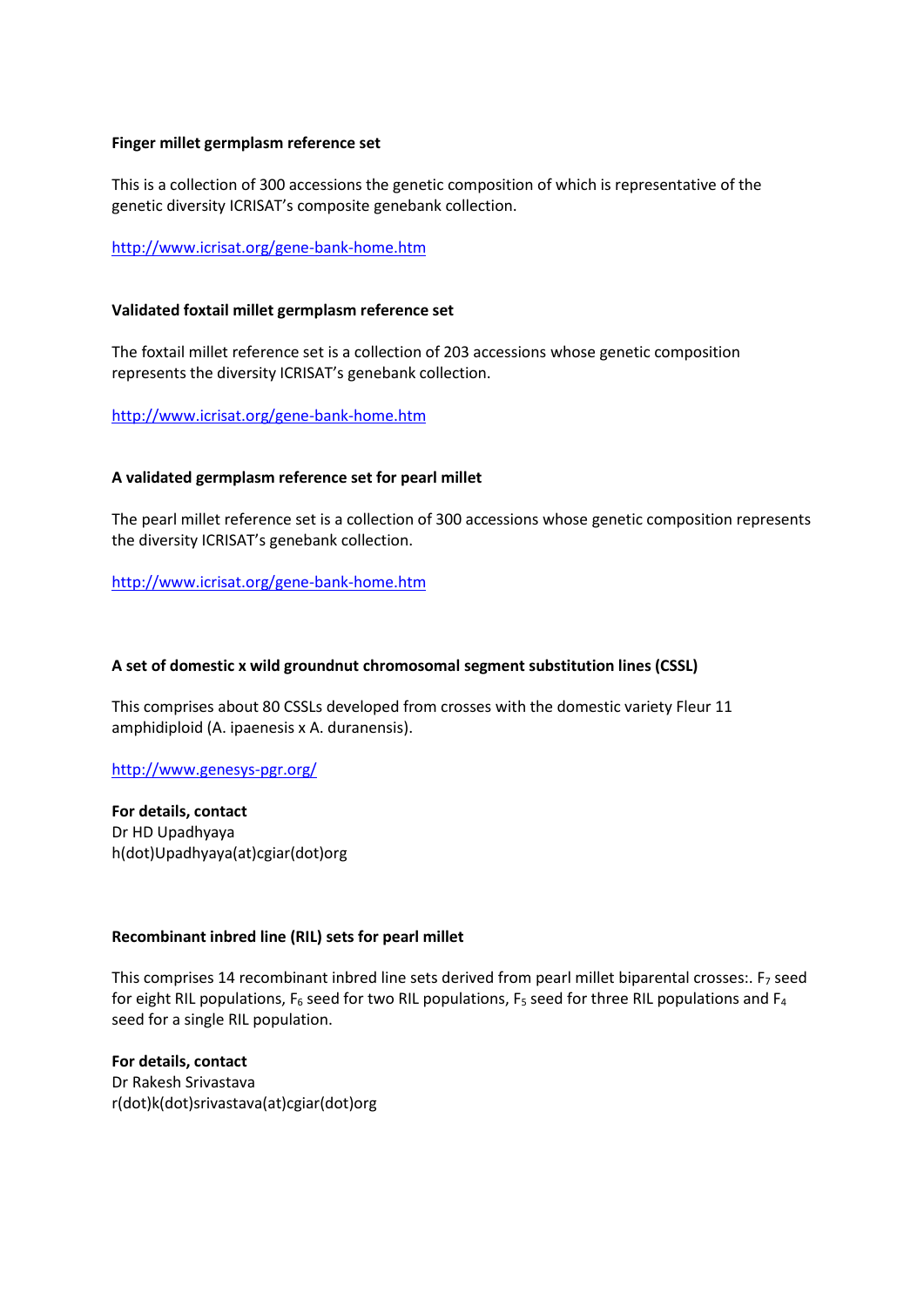#### **MAGIC lines for trait mapping**

A total of 1200 MAGIC lines were developed by using eight desi chickpea elite lines/cultivars (ICC 4958, ICCV 10, JAKI 9218, JG 11, JG 130, JG 16, ICCV 97105 and ICCV 00108) from Ethiopia, Kenya and India.

#### **For details, contact**

Dr Pooran Gaur P(dot)Gaur(at)cgiar(dot)org

## **Root QTL introgressed drought tolerant chickpea breeding lines**

A genomic region from Linkage Group 4 that affects root traits and several other drought tolerance traits was introgressed into three well-adapted cultivars (JG 11 and KAK 2 from India and Chefe from Ethiopia) using 3 cycles of marker-assisted backcrossing (both foreground and background selection). The genomic region from ICC 4958 was introgressed in JG 11 and from ICC 8261 in KAK 2 and Chefe.

## **For details, contact** Dr Pooran Gaur P(dot)Gaur(at)cgiar(dot)org

## **Sorghum breeding lines and landraces with AltSB gene**

This comprises 17 lines with AltSB, not all of them confirmed in field condition, adapted to southern Mali, Burkina.

## **For details, contact**

Dr Fred Rattunde F(dot)rattunde(at)cgiar(dot)org

## **Random Mating Sorghum Population (ms3) with segregation for AltSB and PSTOL1 for use in Africa**

This comprises 11 West African breeding lines and landraces crossed with a diversified guinea population source of male sterility with two random mating.

**For details, contact**  Dr Eva Weltzien e(dot)weltzien(at)cgiar(dot)org

## **Drought tolerant chickpea breeding lines**

Promising drought tolerant chickpea breeding lines selected based on the yield performance under terminal moisture stress conditions.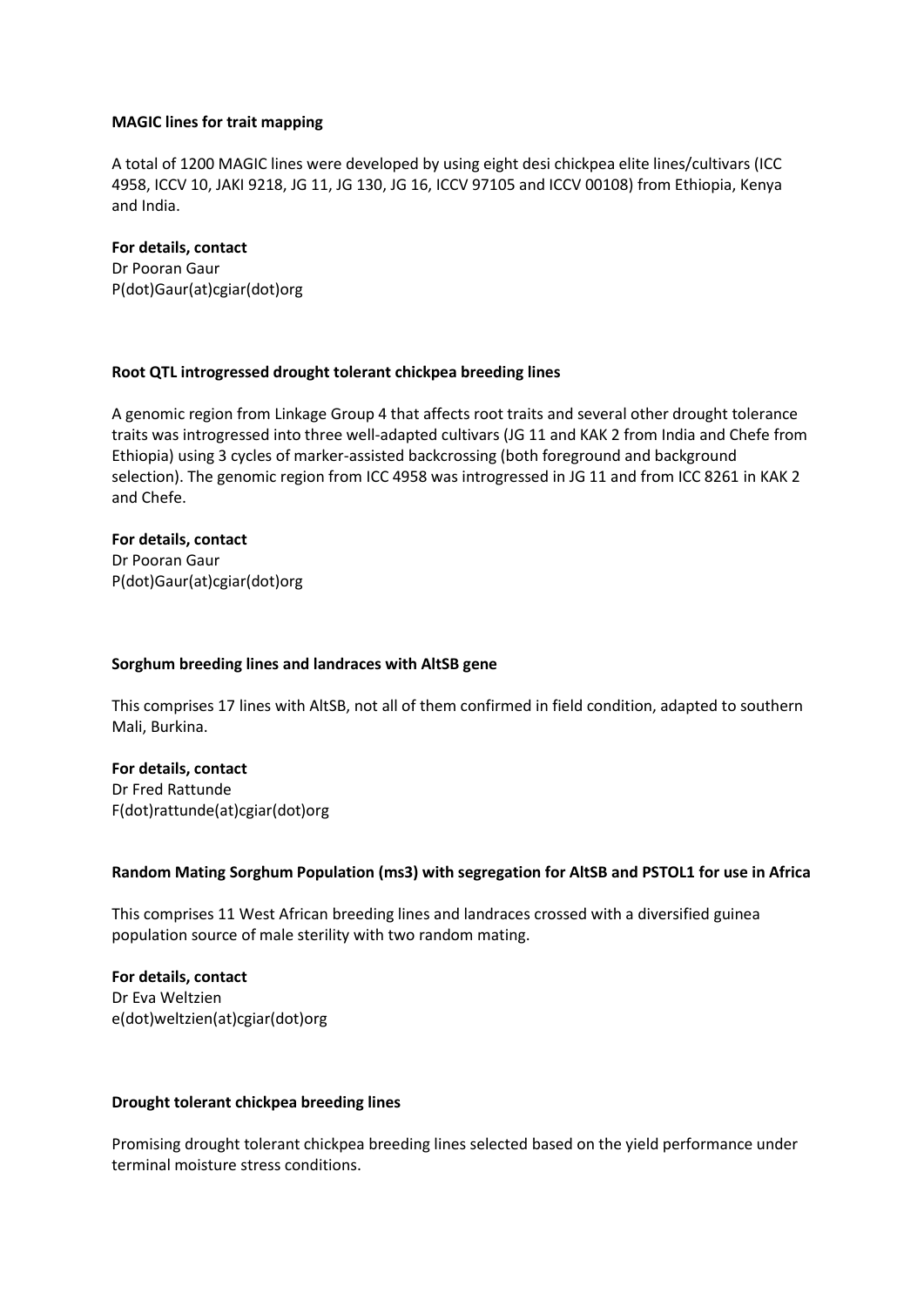**For details, contact** Dr Pooran Gaur P(dot)Gaur(at)cgiar(dot)org

## **Genomic resources**

## **A validated Sorghum germplasm reference collection**

The reference set is composed of a core set of 384 accessions representing the genetic diversity of a composite set of 3384 accessions germplasm from the ICRISAT genebank collection genotyped with 48 SSR markers.

<http://www.icrisat.org/crop-sorghum-genebank-reference.htm>

**For details, contact** Dr HD Upadhyaya h(dot)Upadhyaya(at)cgiar(dot)org

#### **A microsatellite kit for the GCP chickpea reference germplasm set**

This is a reference kit of 35 SSRs, with sequence list and protocol, germplasm checks, and allele sizes of microsats for those checks.

<http://www.icrisat.org/bt-genomics-chickpea.htm>

#### **A SNP dataset for chickpea**

This comprises a set of 2,005 SNPs validated and optimized by KASPar assays.

#### **SSR markers for chickpea**

A total of 1655 SSR markers were developed from enriched libraries and BAC-end sequences.

## **A reference genetic map for chickpea**

A comprehensive genetic map comprising 1,291 marker loci including SSRs, DArTs and SNPs on eight linkage groups (LGs) spanning a total of 845.56 cM distance was developed The number of markers per linkage group ranged from 68 (LG 8) to 218 (LG 3) with an average inter-marker distance of 0.65 cM.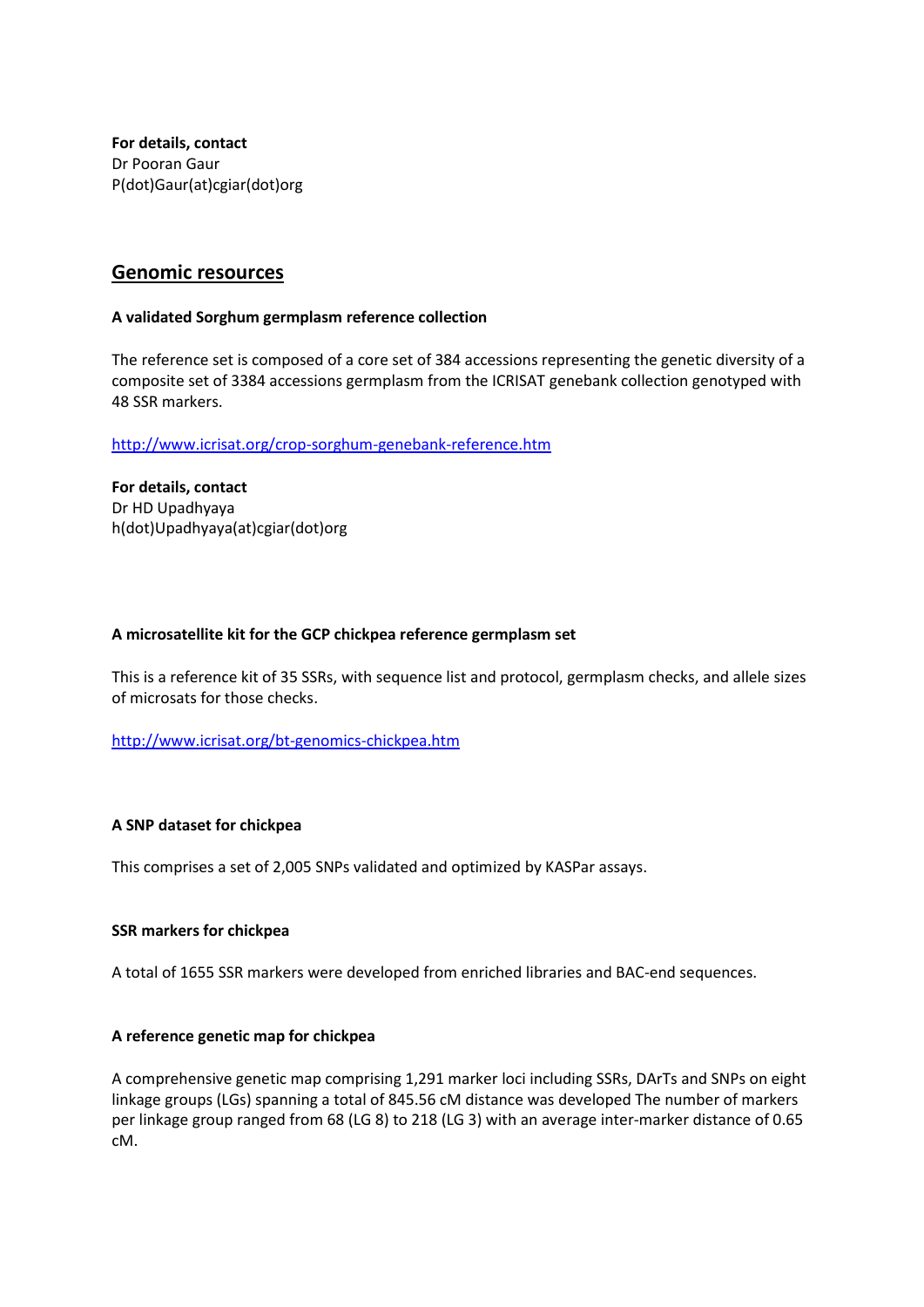## **Drought and salinity reponsive ESTs in the chickpea genome**

A total of 20,162 (18,435 high quality) drought- and salinity- responsive ESTs were generated from ten different root tissue cDNA libraries of chickpea. Sequence editing, clustering and assembly analysis resulted in 6,404 unigenes (1,590 contigs and 4,814 singletons).

<http://www.biomedcentral.com/1471-2164/10/523>

**For details, contact** Dr Rajeev Varshney r(dot)k(dot)varshney(at)cgiar(dot)org

## **A pigeonpea germplasm reference collection**

This reference set is composed of a core set of 298 accessions whose genetic composition represents the diversity ICRISAT's genebank collection.

## **For details, contact**

Dr H D Upadhyaya h(dot)Upadhyaya(at)cgiar.org

## **Validated SSR marker kit for diversity analysis of sorghum germplasm collections**

This comprises a reference kit of 48 SSRs with primer sequence list used to define the Sorghum Germplasm Reference Set composed of a core set of 384 accessions representing the genetic diversity of a composite set of 3384 accessions.

## <http://www.icrisat.org/bt-genomics-sorghum.htm>

## **A transcriptome assembly and SNP dataset for chickpea**

A total of 103,215 tentative unique sequences (TUSs) have been produced from 435 018 Roche/454 reads and 21,491 Sanger expressed sequence tags (ESTs). Alignment of ∼37 million Illumina/Solexa tags generated from drought-challenged root tissues of two chickpea genotypes against the TUSs identified 44,639 differentially expressed TUSs. The TUSs were also used to identify a diverse set of markers, including 728 simple sequence repeats (SSRs), 495 single nucleotide polymorphisms (SNPs), 387 conserved orthologous sequence (COS) markers, and 2088 intron-spanning region (ISR) markers.

#### **For details, contact**

Dr Rajeev Varshney r(dot)k(dot)varshney(at)cgiar(dot)org